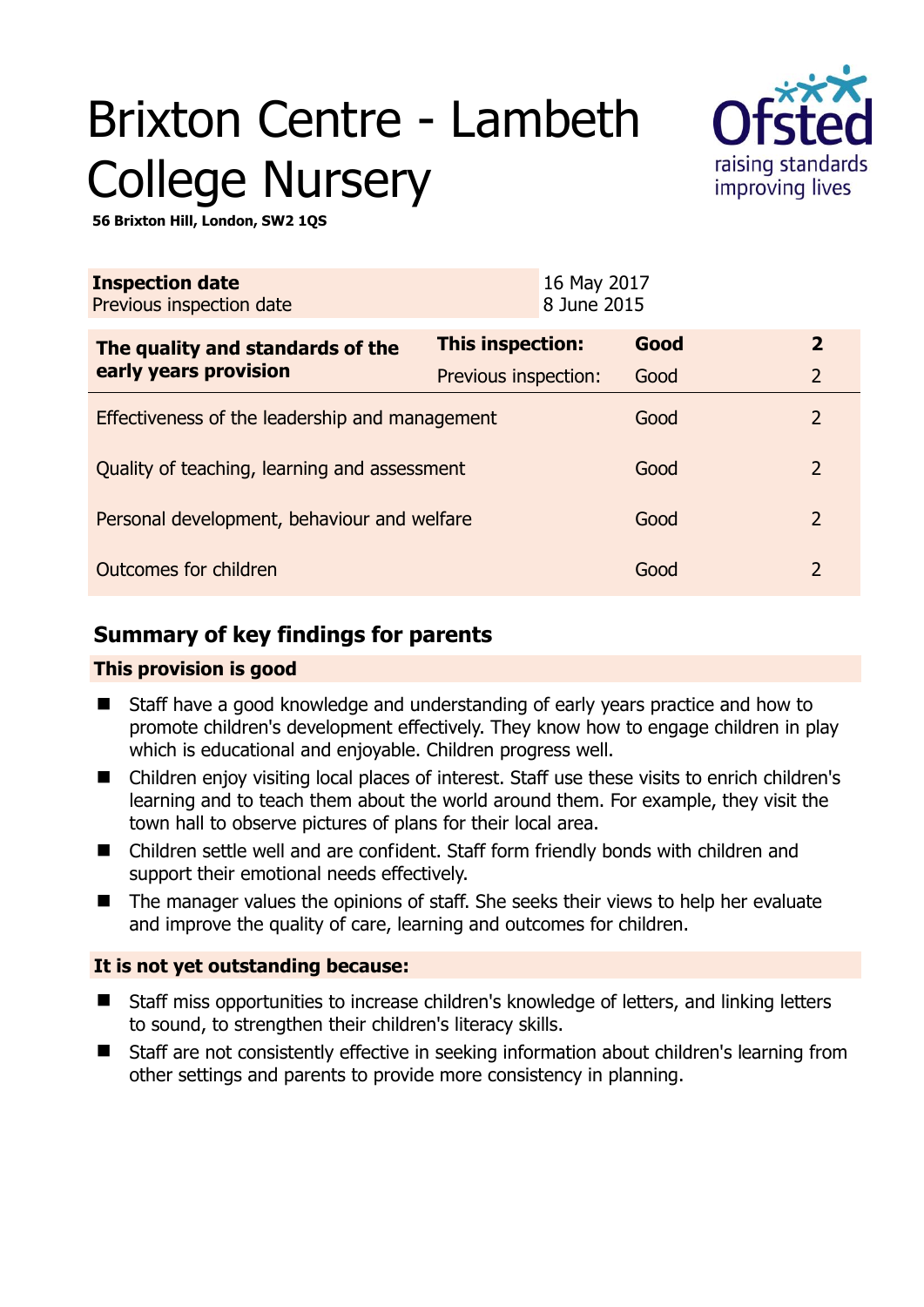## **What the setting needs to do to improve further**

#### **To further improve the quality of the early years provision the provider should:**

- $\blacksquare$  extend opportunities for children to develop their literacy skills
- develop further ways to encourage other settings and parents to share information about children's achievements, to enable staff to assess their progress and plan for their future learning even more precisely.

## **Inspection activities**

- The inspector observed activities in all parts of the setting, including the outdoor area.
- The inspector spoke to some members of staff and children at appropriate times during the inspection and held meetings with the management team.
- The inspector carried out a joint observation with the manager.
- The inspector took account of the views of parents spoken to during the inspection.
- The inspector looked at children's records, planning documentation and the provision's policies and procedures, including those related to the suitability of staff.

**Inspector**  Patricia Edward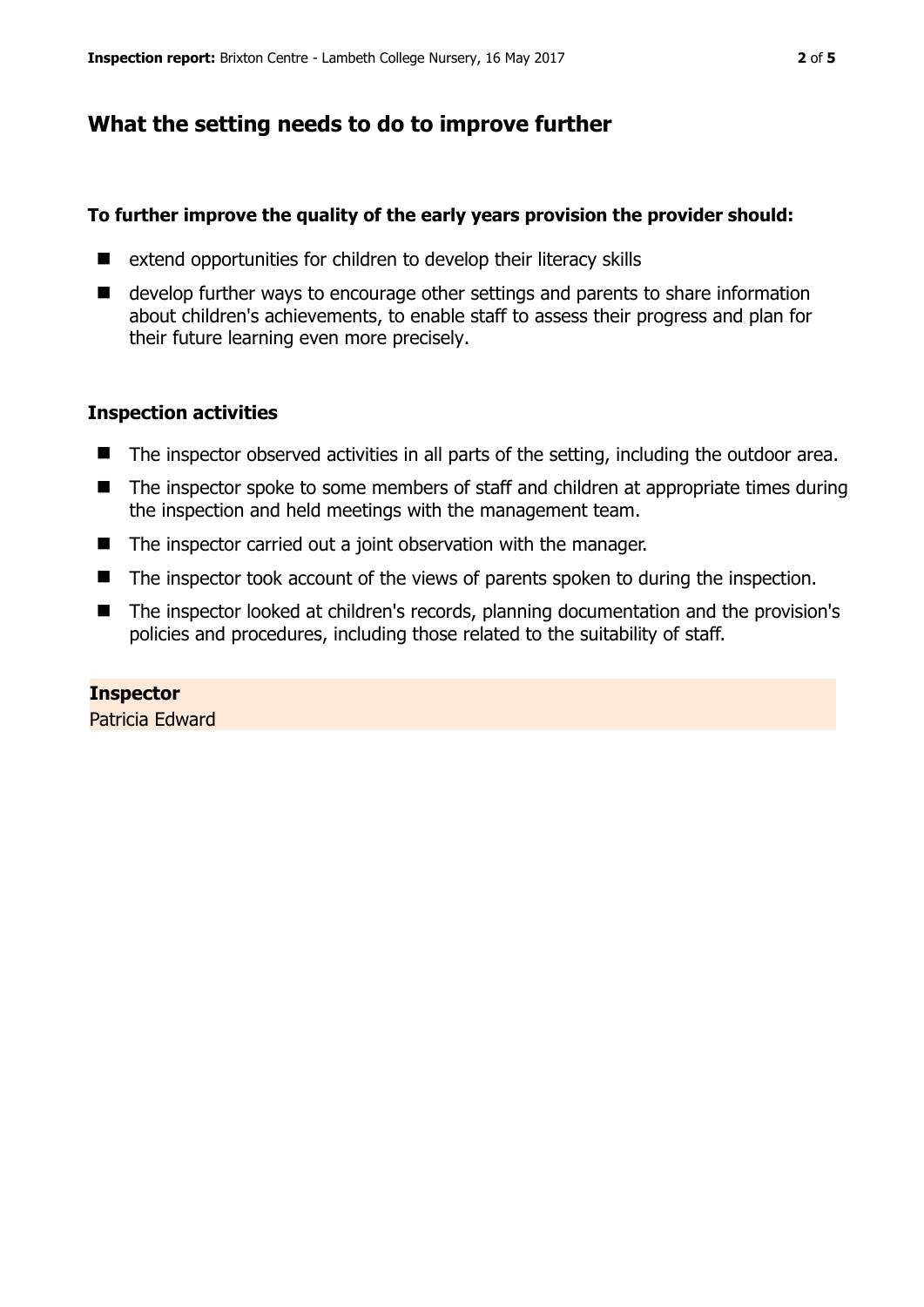## **Inspection findings**

#### **Effectiveness of the leadership and management is good**

Safeguarding is effective. Thorough recruitment and vetting procedures help to ensure that staff are suitable to care for children. Staff are clear about their responsibility to keep children safe from harm. For example, they are knowledgeable of all safeguarding policies and procedures, and keep updated about new legislation to protect children. Staff frequently conduct robust checks on the premises to keep children safe and secure. The manager supervises staff well and they undertake an ongoing programme of training to help them improve the quality of their practice. For example, staff attended training on outdoor play to support them to gain the most opportunities from the outdoor area.

## **Quality of teaching, learning and assessment is good**

Storytelling is promoted well. For example, stories are enriched with props, and children's learning and language are extended by skilful questioning. Resources and activities provided by staff support all areas of learning well. For instance, staff know children are interested in construction. They give them plenty of opportunities to develop their design skills and physical coordination using a range of building blocks and materials. Staff place a high emphasis on children leading their own play and they support them to freely explore and learn from what is provided. Staff keep parents fully informed about their children's learning and development. They use observations and assessments of children's learning well to identify and plan for what they need to learn next.

## **Personal development, behaviour and welfare are good**

Children enjoy physical play and develop good mobility and coordination through a range of opportunities. For example, they use their feet well to help propel themselves around on wheeled toys in the garden. Children become increasingly independent. For example, they help themselves to healthy snacks and take part in tidying up resources. Their knowledge of being healthy is supported by staff, for example, through growing a range of fruit and vegetables from around the world. Children have grown and harvested potatoes, tamarin and limes. Staff use effective and age-appropriate ways to manage children's behaviour and teach them to share resources and take turns.

#### **Outcomes for children are good**

All children make good progress, given their starting points. Any gaps in their learning are rapidly closing. Older child learn to count, recognise numbers and use mathematical language to describe shapes and sizes of objects in their surrounding environment. All children, including those who are learning English as an additional language, develop the necessary skills they need in preparation for the next stage of their learning, including for school.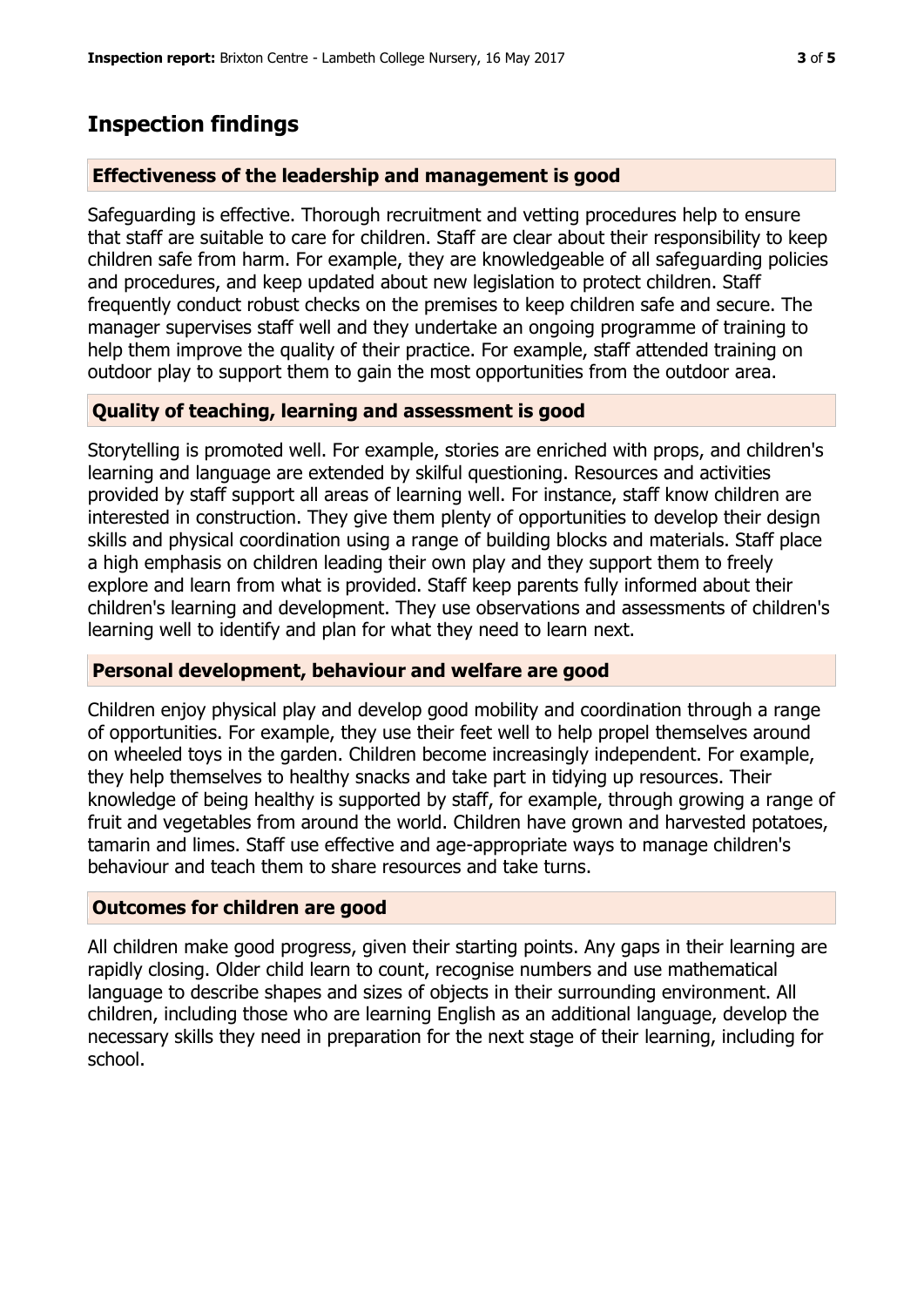## **Setting details**

| Unique reference number                             | 144088                                                                               |  |
|-----------------------------------------------------|--------------------------------------------------------------------------------------|--|
| <b>Local authority</b>                              | Lambeth                                                                              |  |
| <b>Inspection number</b>                            | 1089674                                                                              |  |
| <b>Type of provision</b>                            | Full-time provision                                                                  |  |
| Day care type                                       | Childcare - Non-Domestic                                                             |  |
| <b>Registers</b>                                    | Early Years Register, Compulsory Childcare<br>Register, Voluntary Childcare Register |  |
| Age range of children                               | $2 - 4$                                                                              |  |
| <b>Total number of places</b>                       | 16                                                                                   |  |
| Number of children on roll                          | 33                                                                                   |  |
| Name of registered person                           | Lambeth College Governing Body                                                       |  |
| <b>Registered person unique</b><br>reference number | RP910925                                                                             |  |
| <b>Date of previous inspection</b>                  | 8 June 2015                                                                          |  |
| <b>Telephone number</b>                             | 02075015278                                                                          |  |

Lambeth College Nursery registered in 1995. It is located at the Lambeth College in Brixton, situated in the London Borough of Lambeth, and is one of two nurseries run by Lambeth College. The nursery is primarily for the children of students and staff from the college. The nursery is open Monday to Friday from 8.30am to 5.30pm, during term time. The nursery is funded to provide free early education to children aged three and four years. The nursery employs five staff, all of whom hold appropriate early years qualifications between level 3 and level 6.

This inspection was carried out by Ofsted under sections 49 and 50 of the Childcare Act 2006 on the quality and standards of provision that is registered on the Early Years Register. The registered person must ensure that this provision complies with the statutory framework for children's learning, development and care, known as the early years foundation stage.

Any complaints about the inspection or the report should be made following the procedures set out in the guidance 'Complaints procedure: raising concerns and making complaints about Ofsted', which is available from Ofsted's website: www.gov.uk/government/organisations/ofsted. If you would like Ofsted to send you a copy of the guidance, please telephone 0300 123 4234, or email enquiries@ofsted.gov.uk.